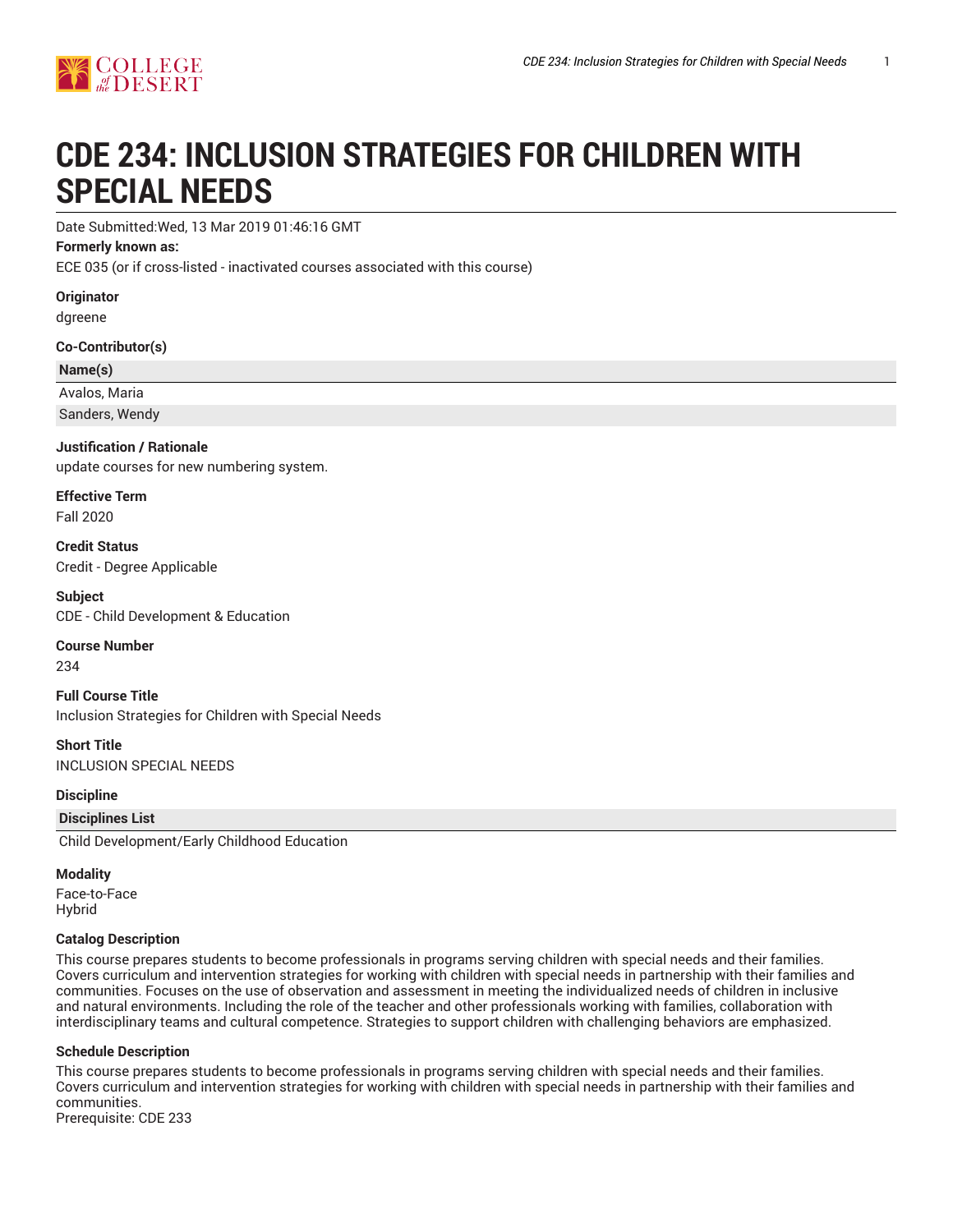

**Lecture Units**

3

**Lecture Semester Hours** 54

**In-class Hours** 54

**Out-of-class Hours** 108

**Total Course Units** 3 **Total Semester Hours** 162

**Prerequisite Course(s)** CDE 233

**Required Text and Other Instructional Materials**

**Resource Type** Book **Open Educational Resource** No

**Formatting Style** APA

**Author** McLeskey, J. M. Rosenberg, M. S. Westling, D. L.

**Title**

Inclusion: Highly Effective Practices for all Students.

**Edition**

3rd

**City** Upper Saddle River, NJ

**Publisher**

Pearson

**Year** 2018

**College Level** Yes

**Flesch-Kincaid Level** 14

**ISBN #** 9780134577517

**Class Size Maximum** 35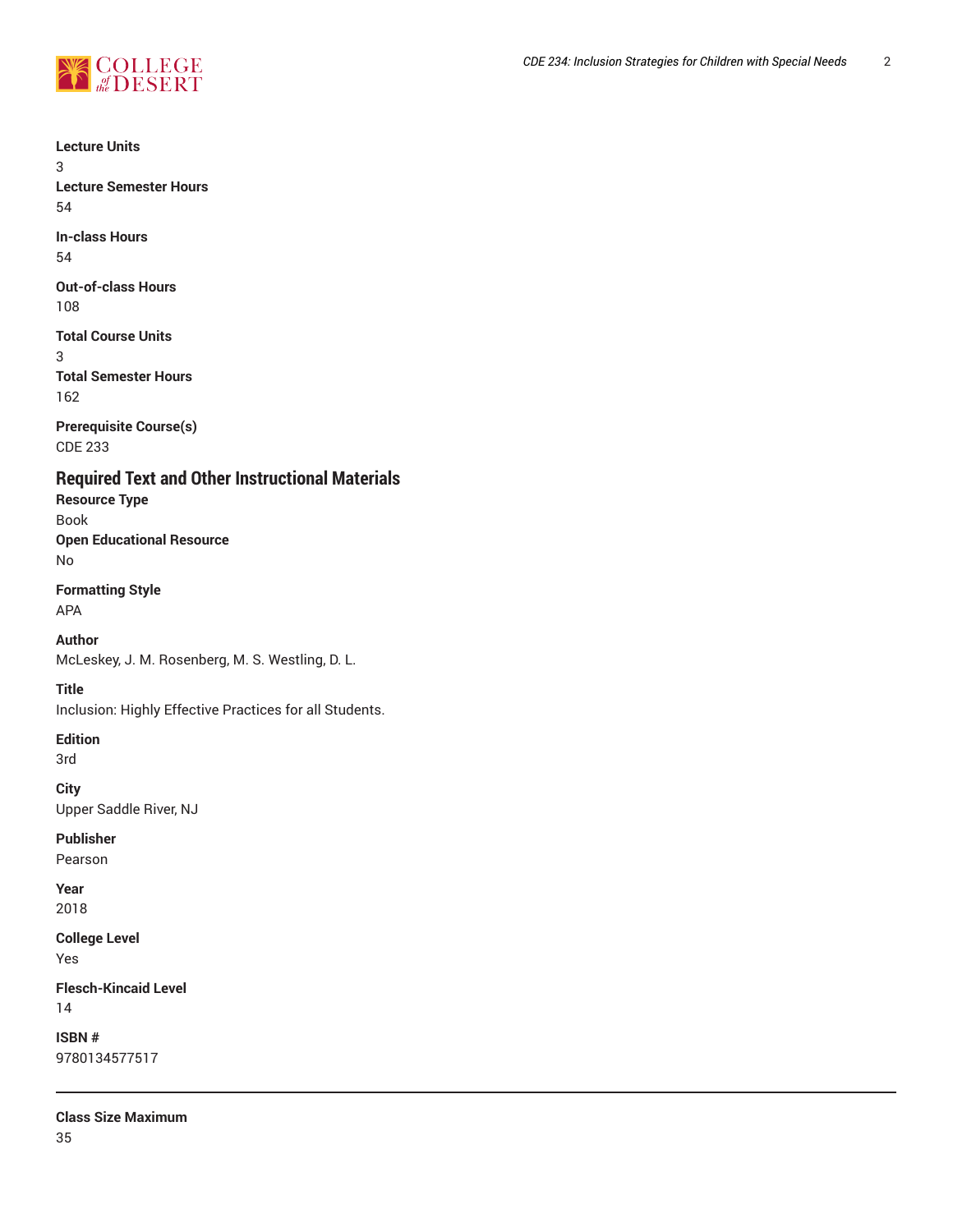

# **Entrance Skills**

Students will be required to understand the different types of special needs children may have in order to learn how to meet those needs in a classroom setting.

#### **Requisite Course Objectives**

CDE 233-List and identify characteristics and causes of categorical conditions of disabilities.

CDE 233-Explain various strategies that support collaborative practices in promoting the optimal development of chidlren within the context of their family and community.

CDE 233-Identify the benefits of using a strength-based approach in working with children with special needs and their families.

#### **Course Content**

#### **A. Policies and Procedures for Early Intervention and Special Education**

- 1. Individual with Disabilities Act (IDEA)
- 2. Individualized Family Service Plan (IFSP)/Individualized Education Program (IEP) process
- 3. Response to intervention
- 4. Least restrictive environment
- 5. Family rights
- 6. Working with local public/private school systems
- 7. People first language
- 8. Advocacy and public policy
- 9. Community resources and agencies
- 10. Instructional strategies to support inclusion

## **B. Professional's Role**

- 1. Philosophical approach
- 2. Ethic-professional behavior
- 3. Collaborating with family and early interventionists/specialists
- a. Communication
- b. Diverse and cultural perspectives
- c. IFSP/IEP teams
- d. Implementation of IFSP/IEPs
- 4. Adaptations: curriculum and environments
- a. Adaptive equipment and materials
- b. Routines and schedules
- c. Guidance and interactions
- d. Challenging behaviors; development of a positive behavior support plan.
- **C. Developmental Screening and Assessment Tools**
	- 1. Purpose, value, and use of various tools
	- 2. Role of observation and assessment
	- 3. Referral and placement.

#### **Course Objectives**

|             | <b>Objectives</b>                                                                                                                                                                                          |
|-------------|------------------------------------------------------------------------------------------------------------------------------------------------------------------------------------------------------------|
| Objective 1 | Explain current special education laws and their impact on early childhood practices.                                                                                                                      |
| Objective 2 | Describe strategies that support the central role of families and their collaborative partnerships with team members<br>and community professionals.                                                       |
| Objective 3 | List and demonstrate positive strategies for preventing and managing challenging behaviors in the preschool<br>classroom.                                                                                  |
| Objective 4 | Demonstrate knoweldge of reflective practice, cultural responsiveness, confidentiality, and professional practices<br>when working with colleagues, children and families.                                 |
| Objective 5 | Practive various formal and informal observation and assessment procedures used to quide indetification and<br>intervention decisions.                                                                     |
| Objective 6 | Identify curriculum, environment and natural learning opportunites to meet individualized needs, outcomes, and goals<br>of young children and families.                                                    |
| Objective 7 | Design modifications and accomodations based on observation, evidence-based practices, adn legal requirements to<br>support children's development in the areas of cognitive, social and self-help skills. |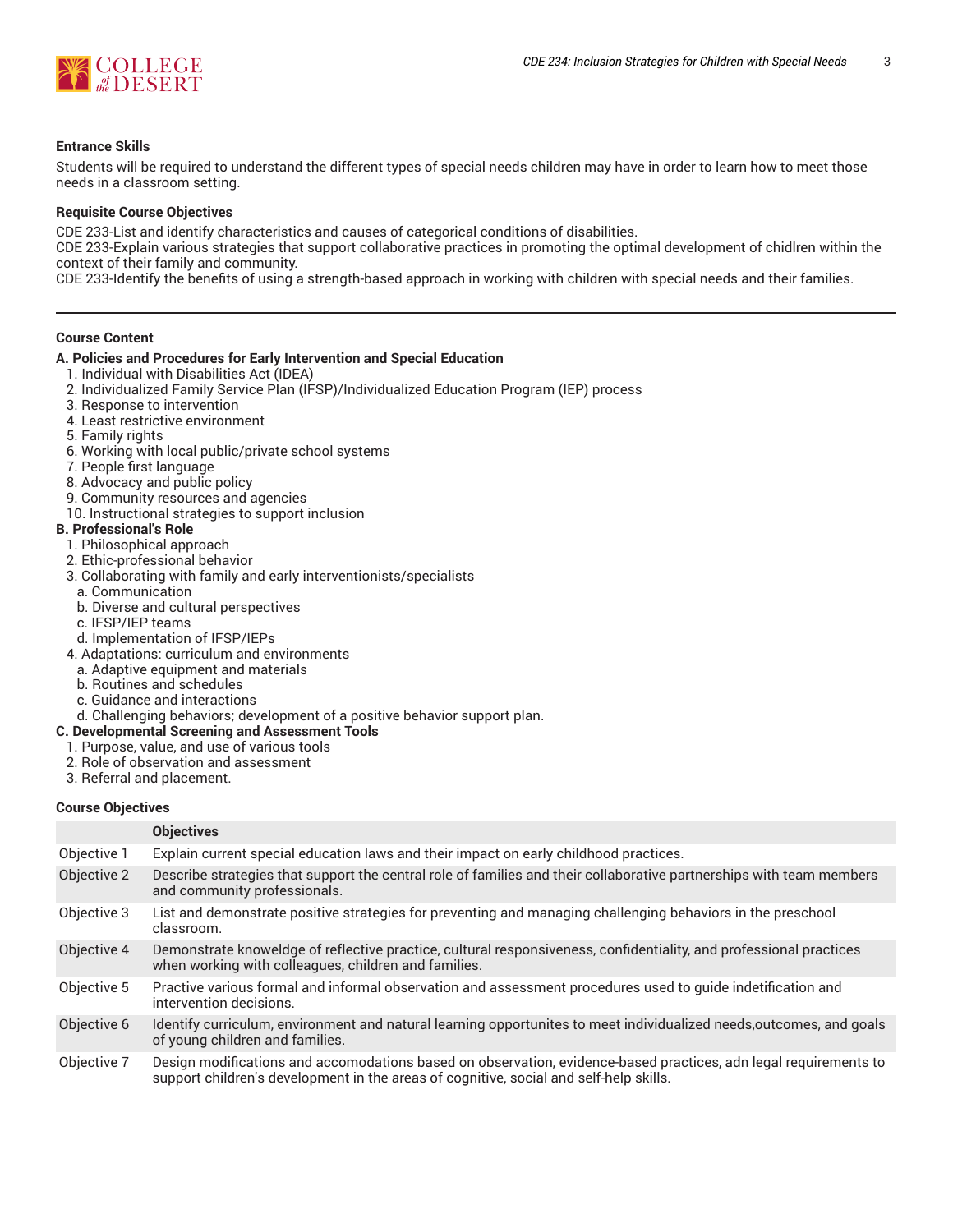

#### **Student Learning Outcomes**

|           | Upon satisfactory completion of this course, students will be able to:                                                                                                                                                                       |
|-----------|----------------------------------------------------------------------------------------------------------------------------------------------------------------------------------------------------------------------------------------------|
| Outcome 1 | Evaluate program, educational and professional policies, based on special edcuation laws and evidence-based<br>practices.                                                                                                                    |
| Outcome 2 | Design developmentally appropriate curriculum strategies that foster the growth of all developmental domains based<br>on children's individualized needs in inclusive and natural environments incorporating principles of Universal Design. |
| Outcome 3 | Identify strategies to create effective partnerships with families, interdisciplinary team members, and community<br>resource<br>specialists.                                                                                                |

# **Methods of Instruction**

| <b>Method</b>     | Please provide a description or examples of how each instructional<br>method will be used in this course.                                                   |
|-------------------|-------------------------------------------------------------------------------------------------------------------------------------------------------------|
| <b>Discussion</b> | Students will discuss text and other readings to deepen understanding of<br>course materials.                                                               |
| Lecture           | Instructor will present short lectures designed to illustrate course<br>content.                                                                            |
| Observation       | Students will observe paraprofessionals working with children with<br>special needs in both a full inclusion classroom and in a special<br>education class. |
| Activity          | Students will practice assisting students by role playing in the<br>classroom. Students will practice different techniques with each other.                 |

# **Methods of Evaluation**

| <b>Method</b>                                    | Please provide a description or examples of how<br>each evaluation method will be used in this course.                     | <b>Type of Assignment</b> |
|--------------------------------------------------|----------------------------------------------------------------------------------------------------------------------------|---------------------------|
| Student participation/contribution               | Students will be evaluated on their use of<br>techniques in the classroom with other students<br>acting as children.       | In Class Only             |
| Mid-term and final evaluations                   | Students will be provided with a traditional mid term In Class Only<br>and final examination.                              |                           |
| Group activity participation/observation         | Students will watch video clips and read case<br>studies and design supports for children with<br>special needs.           | In and Out of Class       |
| Presentations/student demonstration observations | Students will create reports and will demonstrate<br>skills to meet the needs of children with special<br>needs.           | In and Out of Class       |
| Reading reports                                  | Students will read the text and answer quizzes<br>and write journal responses to the text and other<br>materials provided. | Out of Class Only         |
| Guided/unguided journals                         | Students will respond to journal prompts provided<br>by the instructor.                                                    | Out of Class Only         |

#### **Assignments**

#### **Other In-class Assignments**

- 1. large and small group discussions
- 2. journal article reviews
- 3. quizzes

#### **Other Out-of-class Assignments**

- 1. Reading of text. View videos. Create written responses for the text and video materials presented ( approximately 32 hours)
- 2. Case study analysis ( approximately 16 hours)
- 3. Journal article reviews ( approximately 16 hours)
- 4. Group presentations ( approximately 16 hours)
- 5. Modify and or create adaptive equipment for children with special needs ( approximately 30 hours)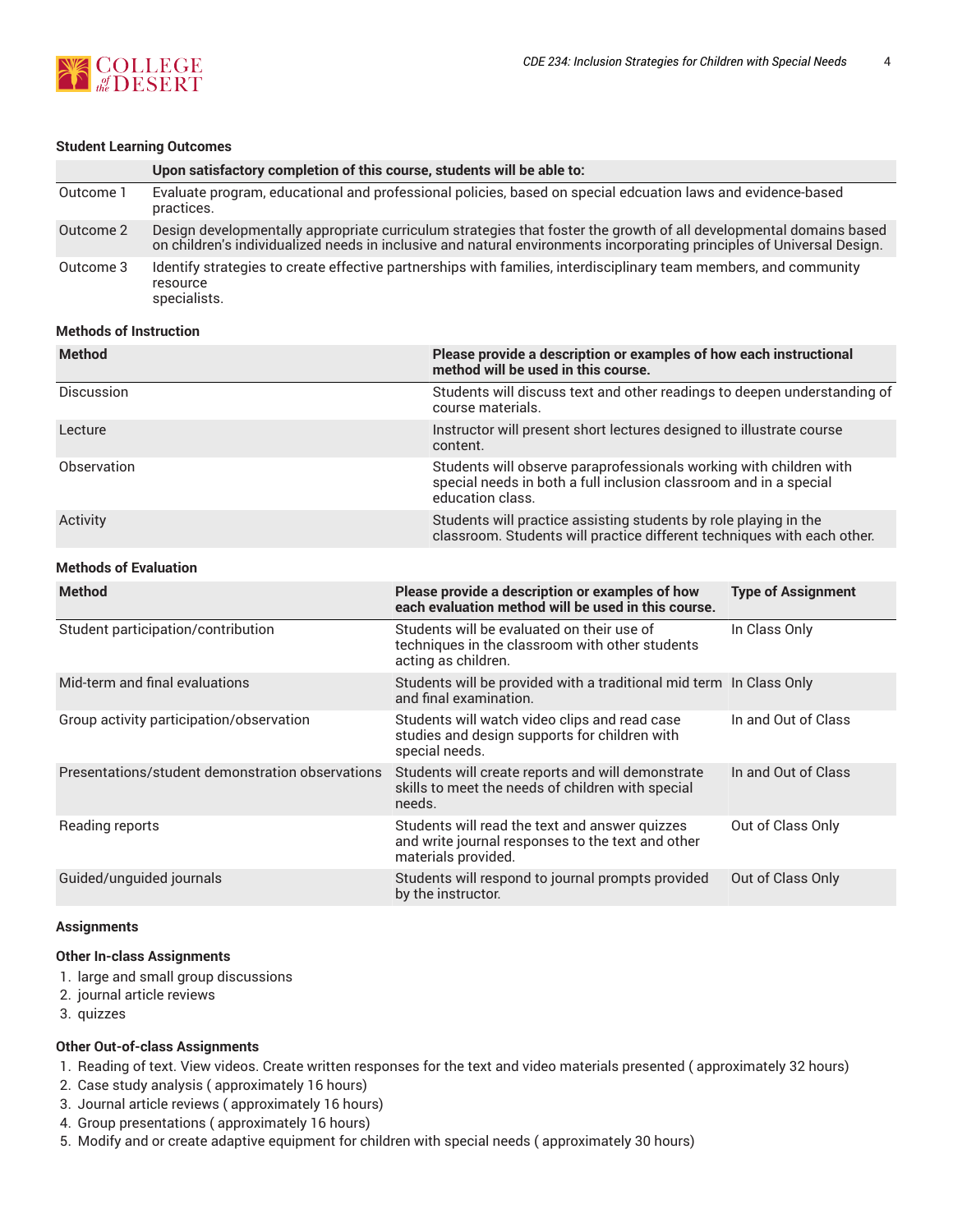

# **Grade Methods**

Letter Grade Only

# **Distance Education Checklist**

**Include the percentage of online and on-campus instruction you anticipate.**

| Online %    |
|-------------|
| 70          |
| On-campus % |
| 30          |

What will you be doing in the face-to-face sections of your course that necessitates a hybrid delivery vs a fully online delivery? Orientation, team work, small group discussion, hands-on activities.

# **Instructional Materials and Resources**

# **Effective Student/Faculty Contact**

Which of the following methods of regular, timely, and effective student/faculty contact will be used in this course?

# **Within Course Management System:**

Timely feedback and return of student work as specified in the syllabus Discussion forums with substantive instructor participation Chat room/instant messaging Regular virtual office hours Private messages Online quizzes and examinations Video or audio feedback Weekly announcements

# **External to Course Management System:**

Direct e-mail E-portfolios/blogs/wikis **Listservs** Posted audio/video (including YouTube, 3cmediasolutions, etc.) Synchronous audio/video Telephone contact/voicemail USPS mail

# **For hybrid courses:**

Scheduled Face-to-Face group or individual meetings Field trips Library workshops Orientation, study, and/or review sessions

# Briefly discuss how the selected strategies above will be used to maintain Regular Effective Contact in the course.

Faculty will log into the course shell at least twice a week to post announcements, video or audio feedback, and will hold regular virtual office hours

#### **If interacting with students outside the LMS, explain how additional interactions with students outside the LMS will enhance student learning.**

Hybrid face-to-face meetings will provide an opportunity to orient students to the LMS and will allow for practice of hands-on application of course content.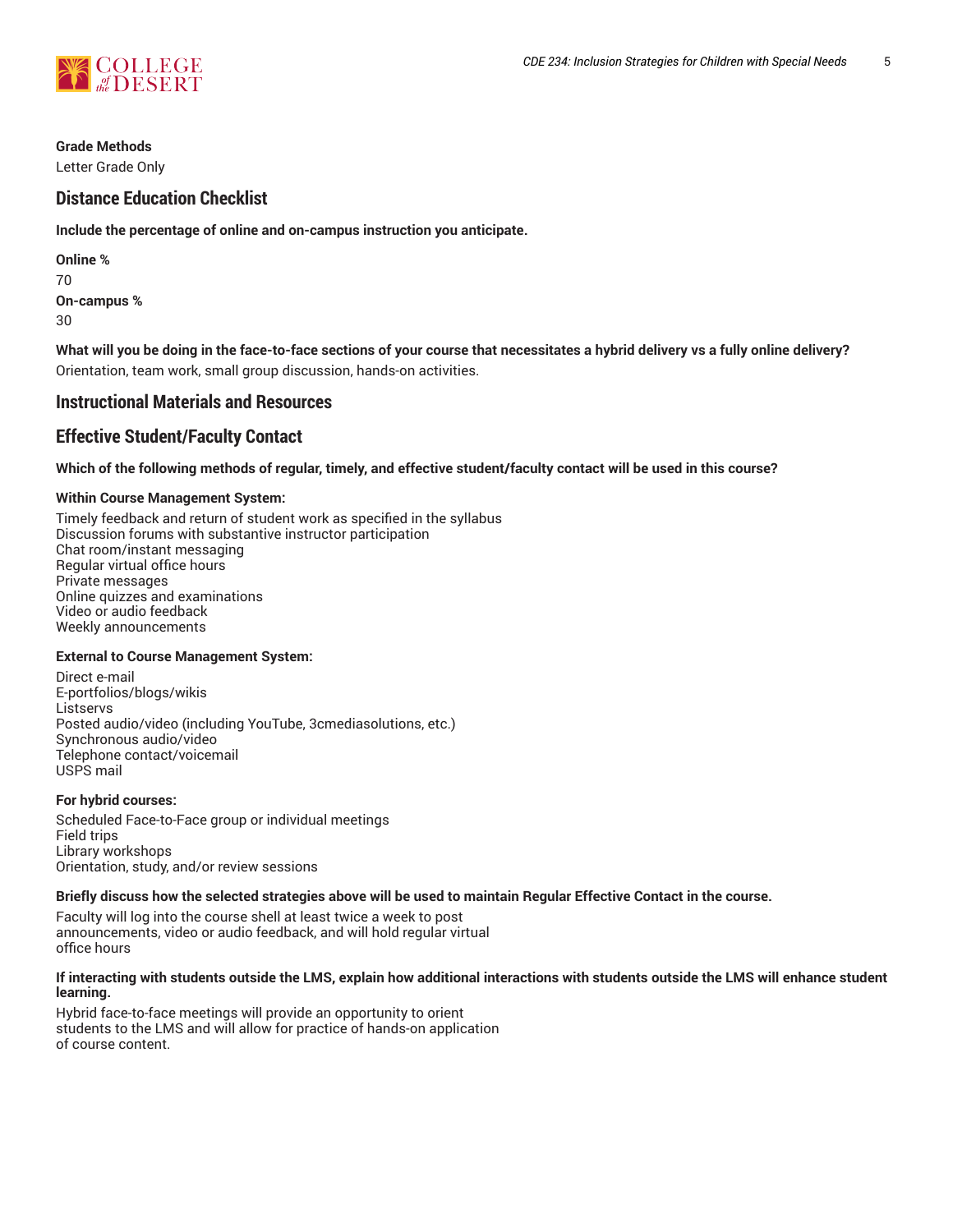

# **Other Information**

# **MIS Course Data**

**CIP Code** 13.1015 - Education/Teaching of Individuals in Early Childhood Special Education Programs.

**TOP Code** 080900 - Special Education

**SAM Code** C - Clearly Occupational

**Basic Skills Status** Not Basic Skills

**Prior College Level** Not applicable

**Cooperative Work Experience** Not a Coop Course

**Course Classification Status** Credit Course

**Approved Special Class** Not special class

**Noncredit Category** Not Applicable, Credit Course

**Funding Agency Category** Not Applicable

**Program Status** Program Applicable

**Transfer Status** Transferable to CSU only

**Allow Audit** No

**Repeatability** No

**Materials Fee** No

**Additional Fees?** No

# **Approvals**

**Curriculum Committee Approval Date** 10/01/2019

**Academic Senate Approval Date** 10/10/2019

**Board of Trustees Approval Date** 11/13/2019